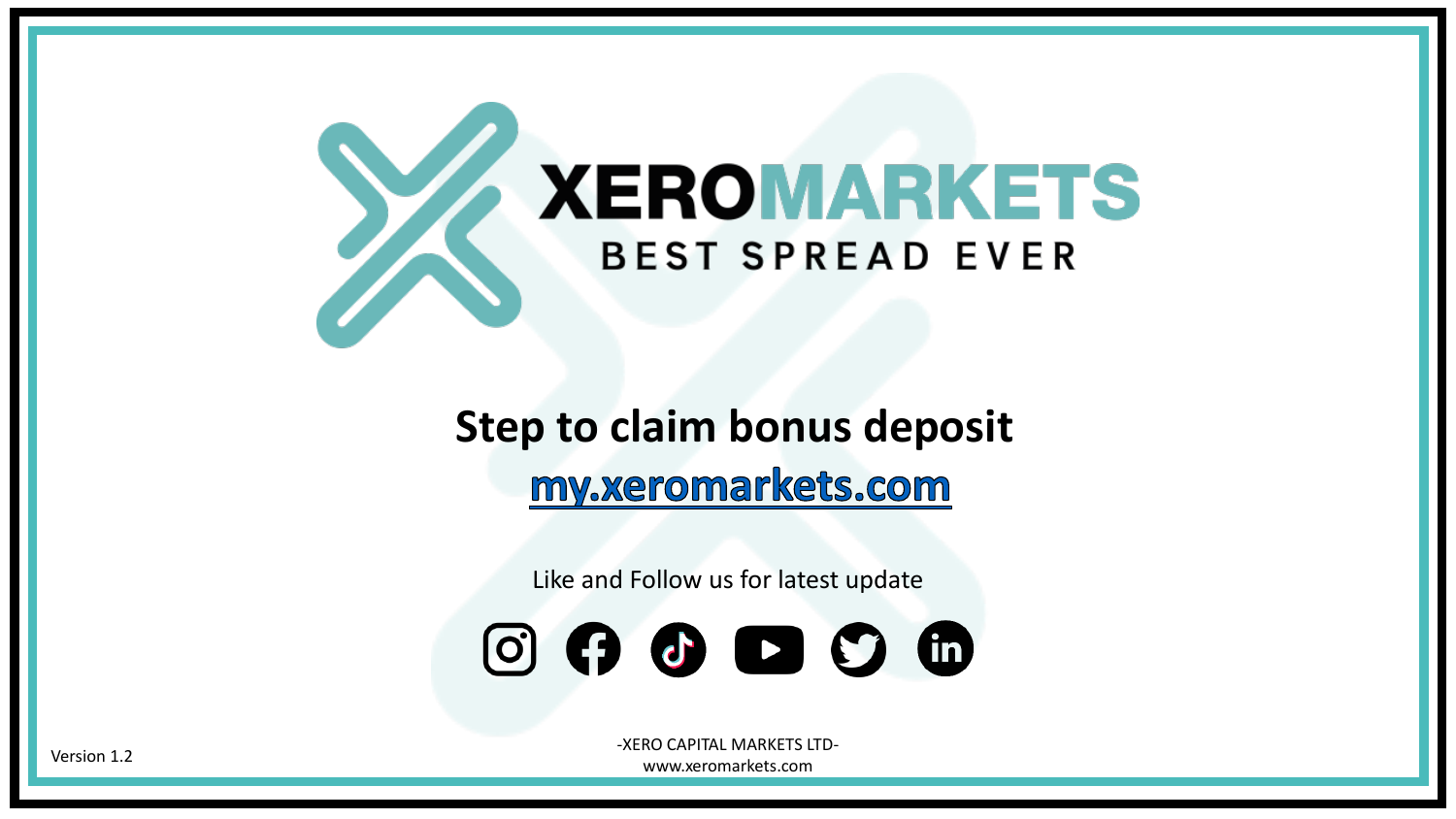#### **Login to Account**

- 1. Go to [my.xeromarkets.com](https://my.xeromarkets.com/login)
- 2. Login page will appear as in **Figure 1**.
- 3. Enter your registered email address in the **Email address**
- 4. Enter your password in the **Password** section
- 5. Click **Login** button such in **Figure 1** (red circle).

| <b>XEROMARKETS</b>                                       |                  |  |  |  |  |
|----------------------------------------------------------|------------------|--|--|--|--|
| Login Register                                           |                  |  |  |  |  |
| Enter your email address and password to access account. |                  |  |  |  |  |
| <b>Email address</b>                                     |                  |  |  |  |  |
| 1@gmail.com                                              |                  |  |  |  |  |
| Looks good!                                              |                  |  |  |  |  |
| Password                                                 | Forgot password? |  |  |  |  |
|                                                          | ◉                |  |  |  |  |
|                                                          |                  |  |  |  |  |
| <b>Remember Me</b>                                       |                  |  |  |  |  |
|                                                          |                  |  |  |  |  |
|                                                          | Login            |  |  |  |  |
|                                                          | Sign up with     |  |  |  |  |
|                                                          |                  |  |  |  |  |

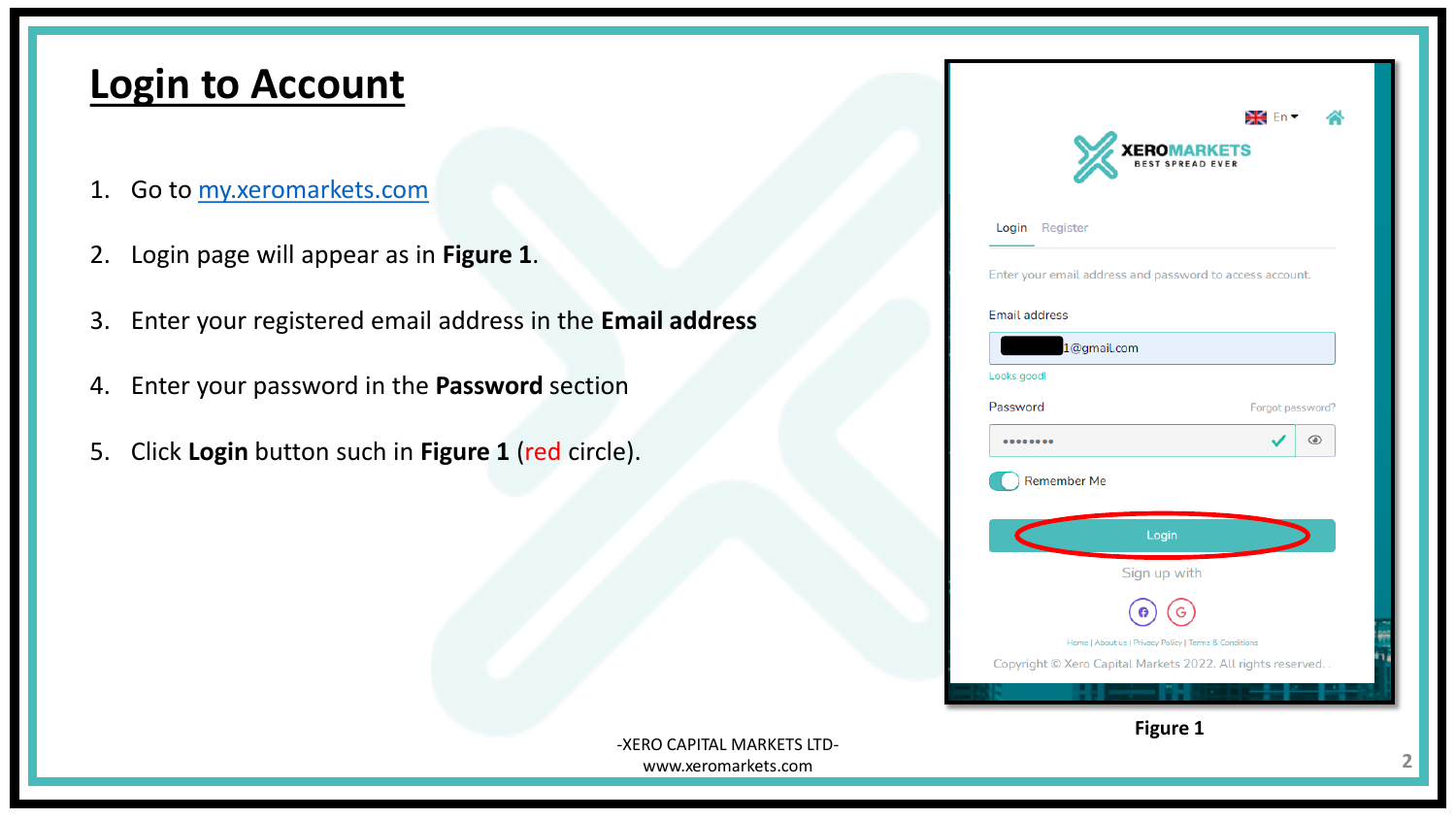#### **Create Xero Regular Bonus**

- 1. Click My Account as **Figure 2**. (red circle)
- 2. Click Create Live Account as **Figure 3**. (blue circle)
- 3. Select **Xero Regular Bonus** account type and fill in the blanks provided.
- 4. Click Create Account as **Figure 4** (orange circle)

|                                                   |   | Dashboard         |                                          |
|---------------------------------------------------|---|-------------------|------------------------------------------|
|                                                   |   | My Profile        |                                          |
| d                                                 | n | My Account        |                                          |
|                                                   |   | My Wallet         |                                          |
| circle)                                           |   | Deposit           |                                          |
|                                                   |   | Withdraw          | <b>Create Live Ac</b><br>Choose Platform |
| d fill in the                                     |   | Internal Transfer | MetaTra                                  |
|                                                   |   | My Transactions   | Account Type<br>Xero Regular Bo          |
| cle)                                              |   | Bonuses           | Account Currency:<br>Leverage            |
|                                                   |   | Economic Calendar | -- Select --<br>Islamic O Yes            |
|                                                   |   | Tickets           | Master Password<br>eltw1vr4              |
|                                                   |   | Platforms         | Investor Password<br>togqzlt2            |
|                                                   |   | + Log Out         | Nick Name<br>Nick Name                   |
|                                                   |   |                   | Agree to term                            |
| -XERO CAPITAL MARKETS LTD-<br>www.xeromarkets.com |   | <b>Figure 2</b>   |                                          |



**Figure 4**

**3**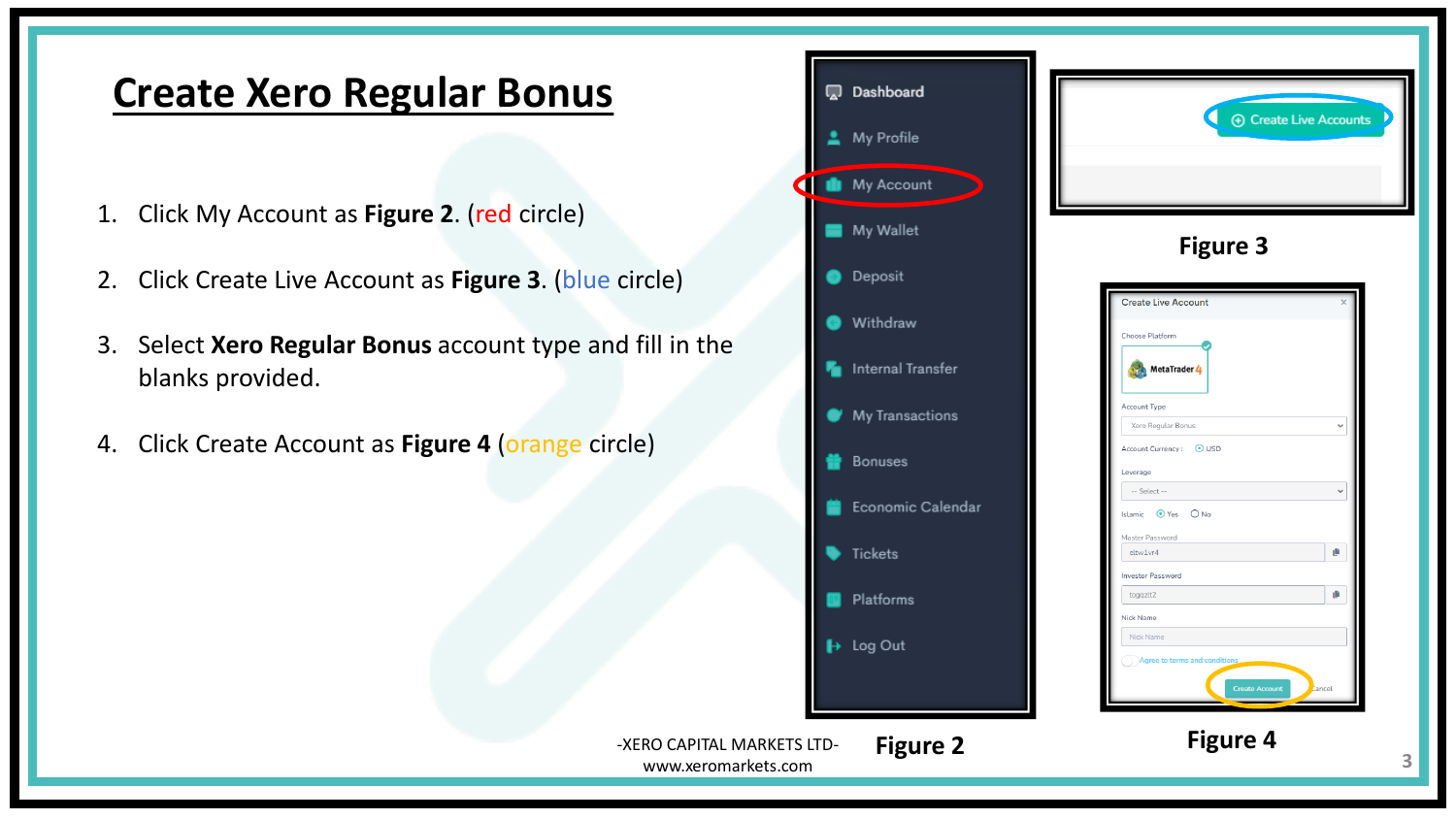#### **Deposit Xero Regular Bonus**

- 1. Choose Xero Regular Bonus in Account Number as **Figure 5**
- 2. Choose payment method as **Figure 6**
- 3. Please make a deposit with a minimum of USD100
- 4. After clicking "**Deposit Now"** you need to transfer money according to the payment method given.
- 5. The Deposit Bonus will be available automatically in your trading account after deposit approved.



**Figure 6**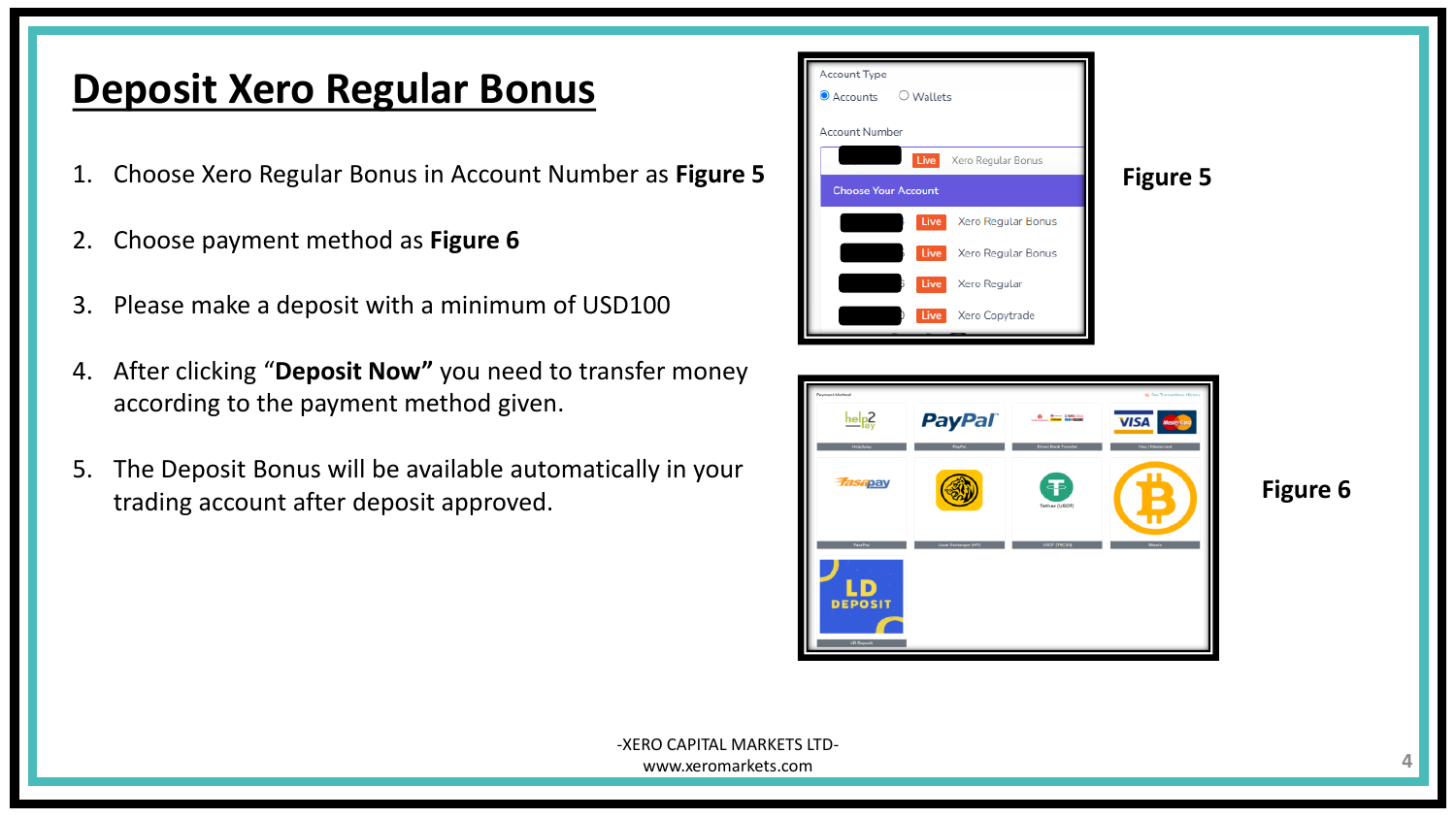#### **OTHER INFORMATION**

- 1. You can also check the credits you can get in the Bonuses section and see in the history of Meta Trader 4.
- 2. Make sure you have carefully read and understand the prescribed T&C. If you violate any of the T&C, you are ineligible and the Deposit Bonus credit will be deducted.
- 3. 4. After that, you can trade as usual with the deposit bonus you get.